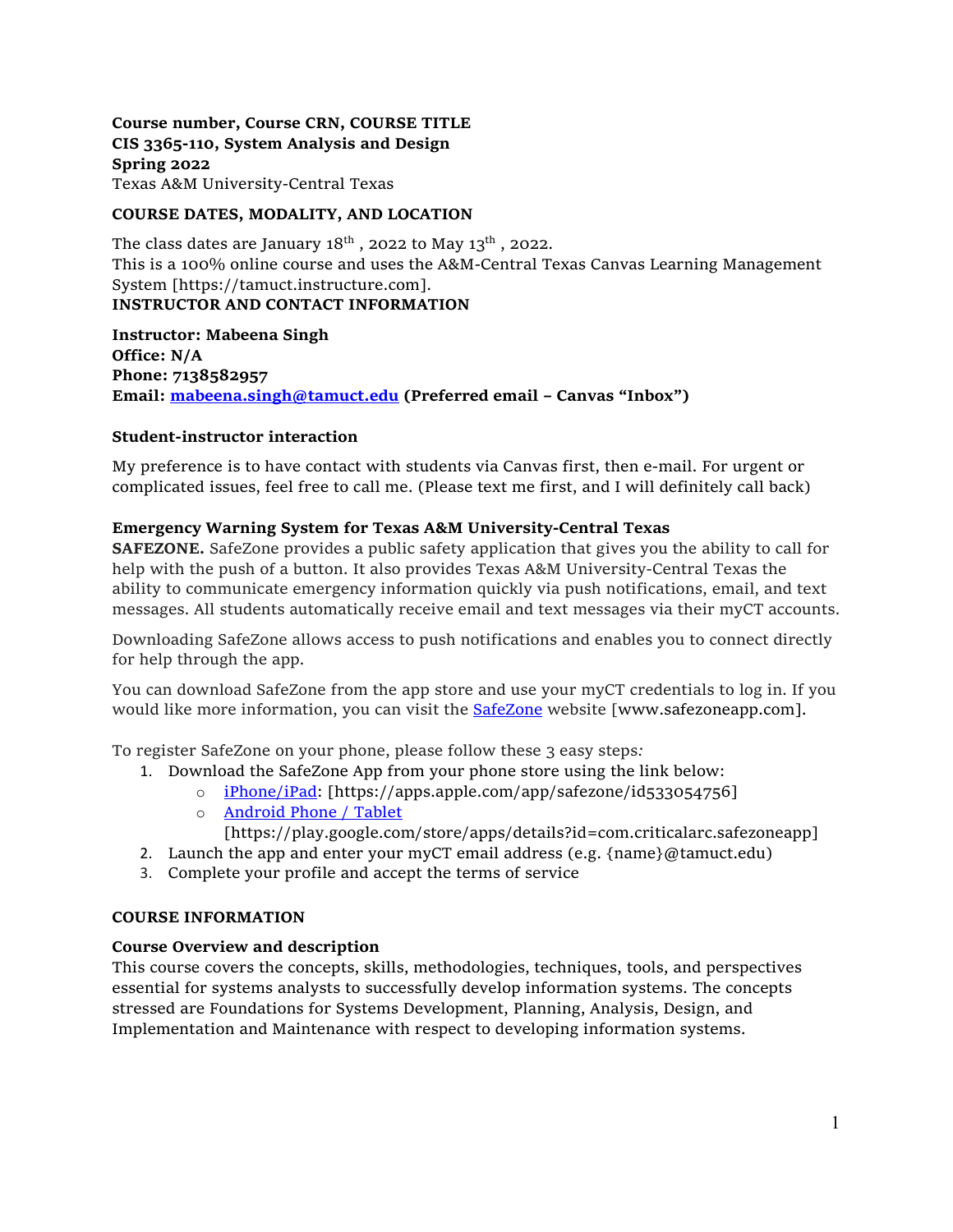# **Course Objective**

Students will design and explain each of the different parts of a computer information system. Students will also examine system components; identify how they are used in an entire system. Students will also complete an information system project to develop skills in the process of system analysis and design.

# **Required Reading and Textbook(s)**

"Modern Systems Analysis and Design", 9th Edition Joseph S. Valacich and Joey F. George ISBN-13: 978-0-13-517275-9 ISBN-10: 0-13-51725-6

**Supplemental Material:** The course textbook will be supplemented with other materials including handouts and PowerPoint presentations

**Required Reading:** The student is expected to read and review all material presented in the assigned chapter prior to class

# **COURSE REQUIREMENTS**

Students are required to successfully complete a self-introduction, 14 quizzes, 3 exams, a research paper proposal, a research paper – first draft, a research paper – final version, and a case study.

# • **Introduction Task:**

Write a short biography and explain what you hope to learn from this class in the discussion board. Include a professional digital photo of yourself in your Canvas profile (10 points).

# • **Exams:**

There will be three exams. Each exam is worth 100 points and contain 50 questions. Pattern of all the exams include multiple choice. Make up exams are not typically given. The only acceptable excuses for missing an exam are circumstances clearly outside your control, such as illness, death in family, etc. If you miss an exam, notify me as soon as possible. I may require documentation of the circumstances.

# • **Quizzes:**

There will be 14 quizzes (true/false) that are designed to test the general understanding of the topics covered in the course. Each of the 14 quizzes will cover the material from a single chapter and contain 10 questions. Each quiz is worth 10 points. Late submissions are not accepted.

# • **Discussions:**

There will be 5 discussions available on the discussion board. Student is required to participate in the discussions. Each student is required to post and reply to at least 2 threads posted by their peers.

# • **Assignments:**

Students will be assigned 3 written assignments consisting of answering questions about subject matter pertaining to System Analysis and Design. These assignments are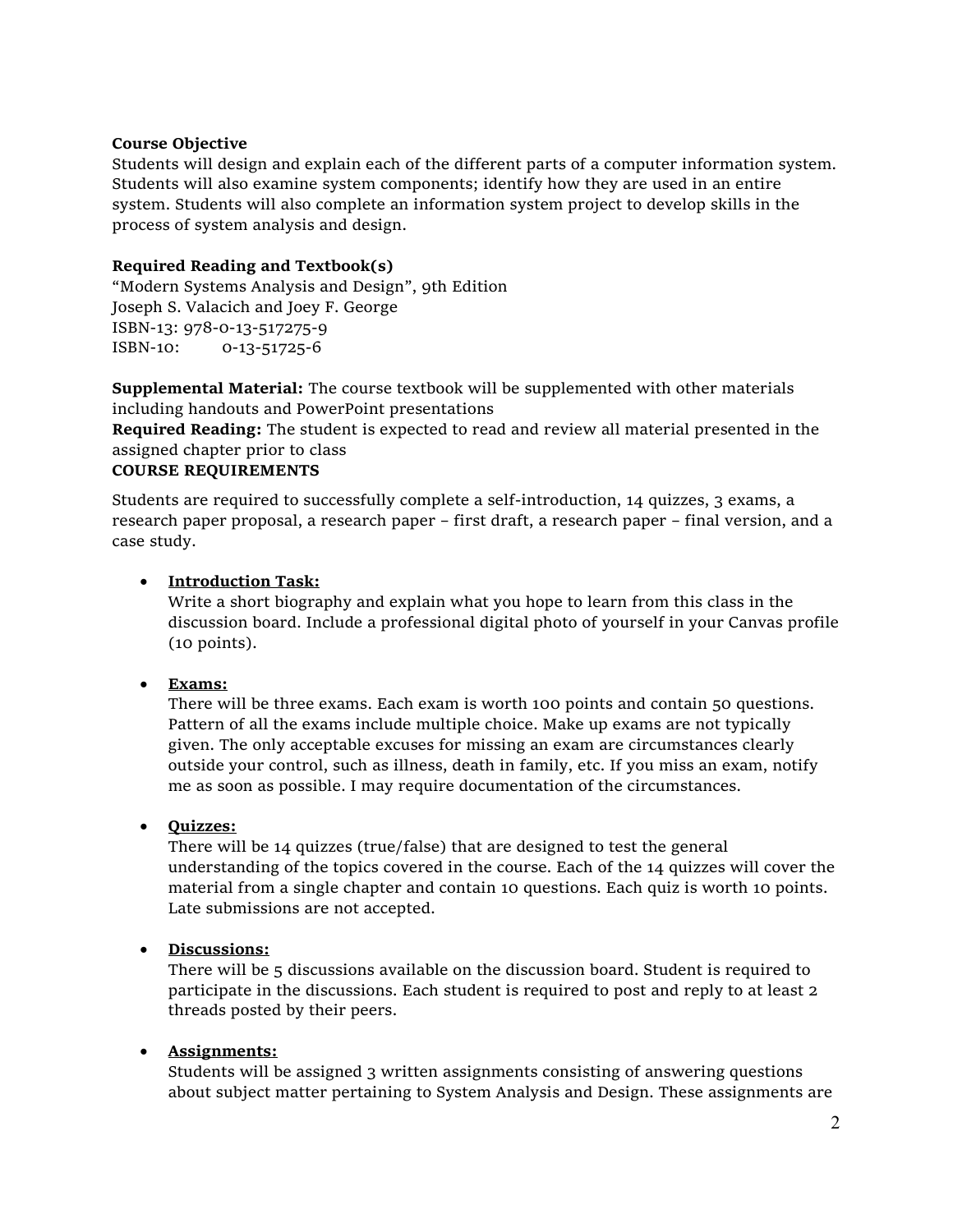a part of the Group Project.

• **Project**

Students will go through the process of Systems Development, Planning, Analysis, Design, and Implementation and Maintenance with respect to developing information systems. The project will be completed in sections as the course progresses. Details are included in the Project Modules in Canvas

# **\*\*Critical**

*Note:* Late submissions will be penalized 10% of grade per day late.

|  | <b>Grading Criteria Rubric and Conversion</b> |
|--|-----------------------------------------------|
|  |                                               |

| <b>Course Requirement</b>       | <b>Points</b> | Weightage |
|---------------------------------|---------------|-----------|
| <b>Introduction Task</b>        | 10            | $1\%$     |
| 5 Discussions (20 points each)  | 100           | 10%       |
| 3 exams (100 points each)       | 300           | 30%       |
| 14 Quizzes (10 points each)     | 140           | $14\%$    |
| 3 Assignments (100 points each) | 300           | 30%       |
| <b>Final Project</b>            | 150           | 15%       |
| <b>Total</b>                    | 1000          | $100\%$   |

**Final grade distribution will be as per the following scale:** 

# **Posting of Grades**

| Letter Grade Point |          |  |
|--------------------|----------|--|
|                    | Range    |  |
| A                  | 900-1000 |  |
| B                  | 800-899  |  |
| C                  | 700-799  |  |
| D                  | 600-699  |  |
| F                  | 500-599  |  |
|                    |          |  |

# **COURSE OUTLINE AND CALENDAR Complete Course Calendar**

| Week | Date       | Reading                                                                                                | <b>Tasks Due</b>                                                 |
|------|------------|--------------------------------------------------------------------------------------------------------|------------------------------------------------------------------|
|      | 01/18/2022 | Read the Syllabus<br>Build Teams for Group Project<br>Chapter 01 - The Systems Development Environment | <b>Introduction Task</b><br>Join a group<br>Ch <sub>1</sub> Quiz |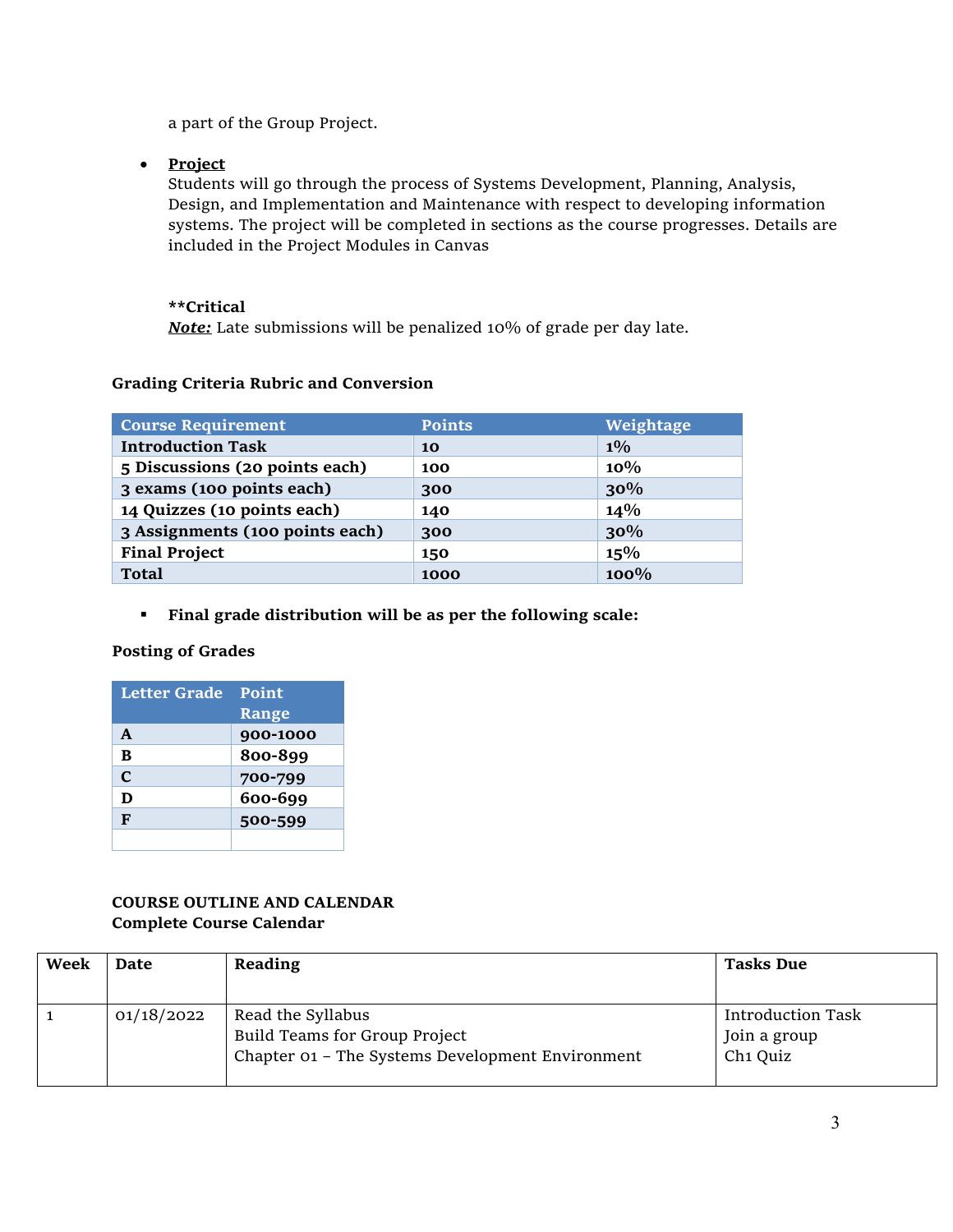| $\overline{a}$ | 01/24/2022 | Chapter 02 - The Origins of Software                                                       | Ch <sub>2</sub> Quiz                                         |  |
|----------------|------------|--------------------------------------------------------------------------------------------|--------------------------------------------------------------|--|
|                |            |                                                                                            | Discussion 1                                                 |  |
|                |            |                                                                                            | (01/28/2022)                                                 |  |
| 3              | 01/31/2022 | Chapter 03 - Managing the Information Systems Project                                      | Ch <sub>3</sub> Quiz                                         |  |
| $\overline{4}$ | 02/07/2022 | Chapter 04 - Identifying and Selecting Systems Development<br>Projects                     | Ch4 Quiz                                                     |  |
| 5              | 02/14/2022 | Chapter 05 - Initiating and Planning System Development<br>Projects                        | Ch <sub>5</sub> Quiz<br><b>Discussion 2</b><br>(02/18/2022)  |  |
| 6              | 02/21/2022 | <b>Group Project Assignment</b><br>Exam 1 (Ch 1-5)                                         | <b>Planning Phase</b><br>Exam 1 (02/25/2022)                 |  |
| $\overline{7}$ | 02/28/2022 | Chapter 06 - Determining System Requirements                                               | Ch <sub>6</sub> Quiz                                         |  |
| 8              | 03/07/2022 | Chapter 07 - Structuring System Process Requirements                                       | Ch7 Quiz<br><b>Discussion 3</b><br>(03/11/2022)              |  |
| 9              | 03/14/2022 | <b>Spring Break</b>                                                                        |                                                              |  |
| 10             | 03/28/2022 | Chapter 08 - Structuring System Data Requirement<br><b>Group Project Assignment</b>        | Ch8 Quiz<br><b>Analysis Phase</b>                            |  |
| 11             | 04/04/2022 | Chapter og - Designing Databases                                                           | Ch9 Quiz                                                     |  |
| 12             | 04/11/2022 | Chapter 10 - Designing Forms and Reports                                                   | Ch10 Quiz<br>Discussion 4<br>(04/15/2022)                    |  |
| 13             | 04/18/2022 | Chapter 11 - Designing Interfaces and Dialogues<br>Exam 2 (Ch 6-10)                        | Ch11 Quiz<br>Exam 2 (04/22/2022)                             |  |
| 14             | 04/25/2022 | Chapter 12 - Designing Distributed and Internet Systems<br><b>Group Project Assignment</b> | Ch <sub>12</sub> Quiz<br><b>Design Phase</b>                 |  |
| 15             | 05/02/2022 | Chapter 13 - System Implementation                                                         | Ch <sub>13</sub> Quiz<br><b>Discussion 5</b><br>(05/06/2022) |  |
| 16             | 05/09/2022 | Chapter 14 - Maintaining Information Systems                                               | Ch <sub>14</sub> Quiz                                        |  |
| 17             | 05/13/2022 | <b>Group Project Assignment</b><br>Exam 3 (Ch 11-14)                                       | <b>Final Project</b><br>(05/12/2022)<br>Exam 3 (05/13/2022)  |  |

# **Important University Dates**

Please go to this link to see important dates: *https://www.tamuct.edu/registrar/academic-calendar.html*

# **TECHNOLOGY REQUIREMENTS AND SUPPORT**

#### **Technology Requirements**

This course will use the A&M-Central Texas Instructure Canvas learning management system. We strongly recommend the latest versions of Chrome or Firefox browsers. Canvas no longer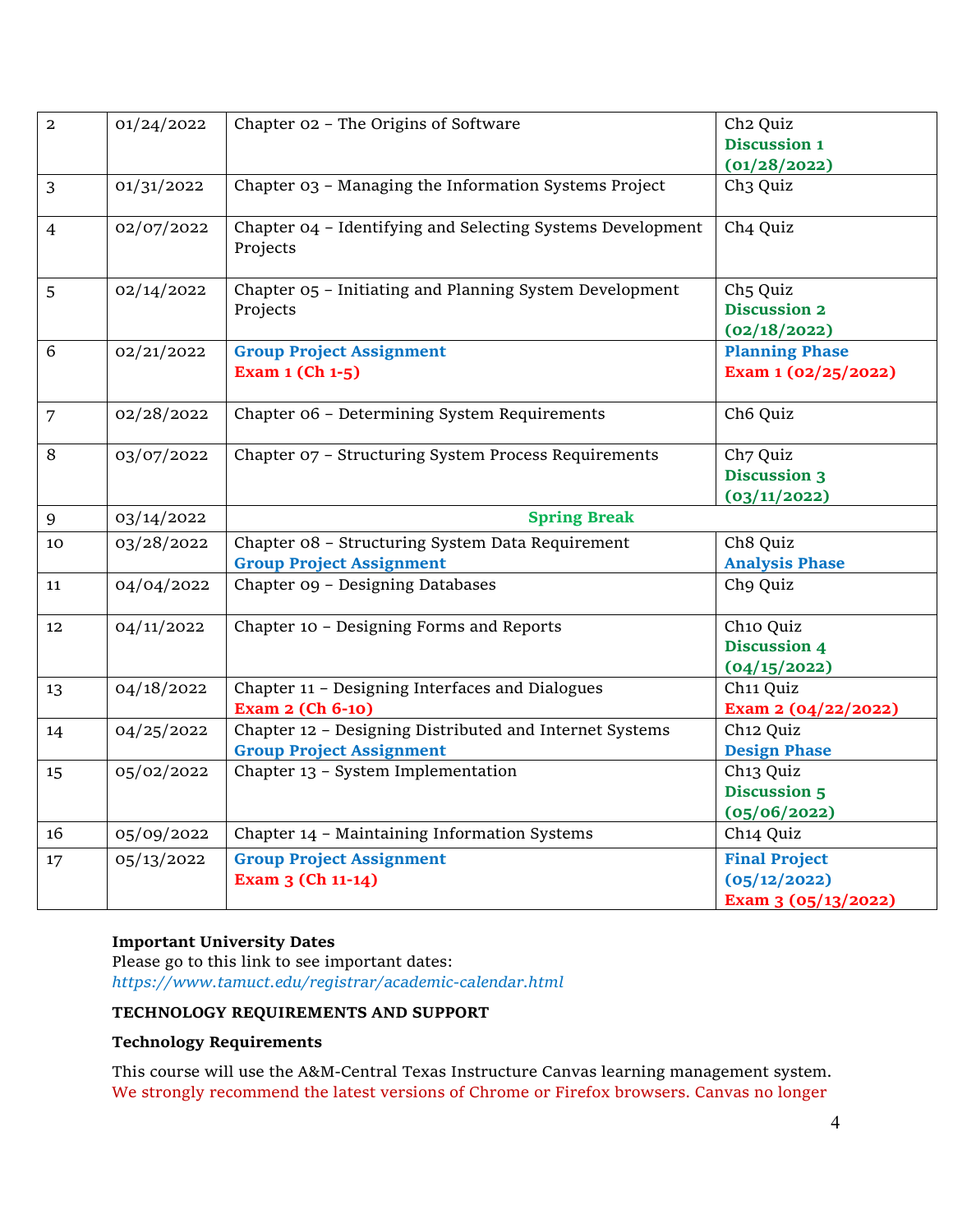#### supports any version of Internet Explorer.

Logon to A&M-Central Texas Canvas [https://tamuct.instructure.com/] or access Canvas through the TAMUCT Online link in myCT [https://tamuct.onecampus.com/]. You will log in through our Microsoft portal.

Username: Your MyCT email address. Password: Your MyCT password

### **Canvas Support**

Use the Canvas Help link, located at the bottom of the left-hand menu, for issues with Canvas. You can select "Chat with Canvas Support," submit a support request through "Report a Problem," or call the Canvas support line: 1-844-757-0953.

For issues related to course content and requirements, contact your instructor.

#### **Online Proctored Testing**

A&M-Central Texas uses Proctorio for online identity verification and proctored testing. This service is provided at no direct cost to students. If the course requires identity verification or proctored testing, the technology requirements are: Any computer meeting the minimum computing requirements, plus web camera, speaker, and microphone (or headset). Proctorio also requires the Chrome web browser with their custom plug in.

# **Other Technology Support**

For log-in problems, students should contact Help Desk Central

24 hours a day, 7 days a week

Email: [helpdesk@tamu.edu](mailto:helpdesk@tamu.edu) Phone: (254) 519-5466 [Web Chat:](http://hdc.tamu.edu/) [http://hdc.tamu.edu] *Please let the support technician know you are an A&M-Central Texas student.*

# **UNIVERSITY RESOURCES, PROCEDURES, AND GUIDELINES**

# **Drop Policy**

If you discover that you need to drop this class, you must complete the **Drop Request** Dynamic Form through Warrior Web.

[https://dynamicforms.ngwebsolutions.com/casAuthentication.ashx?InstID=eaed95b9-f2be-45f3-a37d-

46928168bc10&targetUrl=https%3A%2F%2Fdynamicforms.ngwebsolutions.com%2FSubmit% 2FForm%2FStart%2F53b8369e-0502-4f36-be43-f02a4202f612].

Faculty cannot drop students; this is always the responsibility of the student. The Registrar's Office will provide a deadline on the Academic Calendar for which the form must be completed. Once you submit the completed form to the Registrar's Office, you must go into Warrior Web and confirm that you are no longer enrolled. If you still show as enrolled, FOLLOW-UP with the Registrar's Office immediately. You are to attend class until the procedure is complete to avoid penalty for absence. Should you miss the drop deadline or fail to follow the procedure, you will receive an F in the course, which may affect your financial aid and/or VA educational benefits.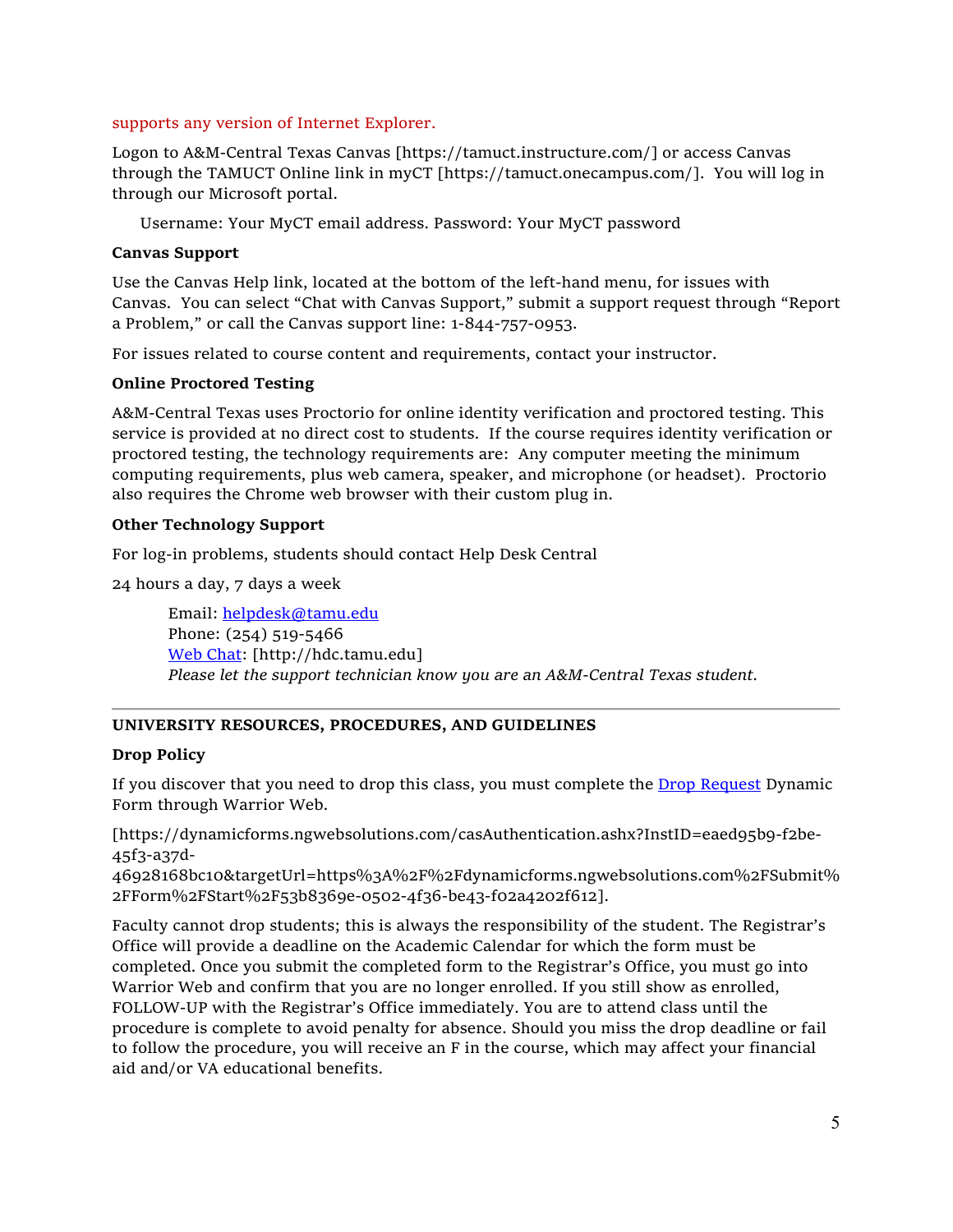# **Academic Integrity**

Texas A&M University-Central Texas values the integrity of the academic enterprise and strives for the highest standards of academic conduct. A&M-Central Texas expects its students, faculty, and staff to support the adherence to high standards of personal and scholarly conduct to preserve the honor and integrity of the creative community. Any deviation by students from this expectation may result in a failing grade for the assignment and potentially a failing grade for the course. All academic misconduct concerns will be referred to the Office of Student Conduct. When in doubt on collaboration, citation, or any issue, please contact your instructor before taking a course of action.

For more [information](https://nam04.safelinks.protection.outlook.com/?url=https%3A%2F%2Fwww.tamuct.edu%2Fstudent-affairs%2Fstudent-conduct.html&data=04%7C01%7Clisa.bunkowski%40tamuct.edu%7Ccfb6e486f24745f53e1a08d910055cb2%7C9eed4e3000f744849ff193ad8005acec%7C0%7C0%7C637558437485252160%7CUnknown%7CTWFpbGZsb3d8eyJWIjoiMC4wLjAwMDAiLCJQIjoiV2luMzIiLCJBTiI6Ik1haWwiLCJXVCI6Mn0%3D%7C1000&sdata=yjftDEVHvLX%2FhM%2FcFU0B99krV1RgEWR%2BJ%2BhvtoR6TYk%3D&reserved=0) regarding the Student Conduct process, [https://www.tamuct.edu/student-affairs/student-conduct.html].

If you know of potential honor violations by other students, you may [submit](https://nam04.safelinks.protection.outlook.com/?url=https%3A%2F%2Fcm.maxient.com%2Freportingform.php%3FTAMUCentralTexas%26layout_id%3D0&data=04%7C01%7Clisa.bunkowski%40tamuct.edu%7Ccfb6e486f24745f53e1a08d910055cb2%7C9eed4e3000f744849ff193ad8005acec%7C0%7C0%7C637558437485262157%7CUnknown%7CTWFpbGZsb3d8eyJWIjoiMC4wLjAwMDAiLCJQIjoiV2luMzIiLCJBTiI6Ik1haWwiLCJXVCI6Mn0%3D%7C1000&sdata=CXGkOa6uPDPX1IMZ87z3aZDq2n91xfHKu4MMS43Ejjk%3D&reserved=0) a report, [https://cm.maxient.com/reportingform.php?TAMUCentralTexas&layout\_id=0].

# **Academic Accommodations**

At Texas A&M University-Central Texas, we value an inclusive learning environment where every student has an equal chance to succeed and has the right to a barrier-free education. The Warrior Center for Student Success, Equity and Inclusion is responsible for ensuring that students with a disability receive equal access to the university's programs, services and activities. If you believe you have a disability requiring reasonable accommodations, please contact the Office of Access and Inclusion, WH-212; or call (254) 501-5836. Any information you provide is private and confidential and will be treated as such.

For more information, please visit our **Access & Inclusion** Canvas page (log-in required) [https://tamuct.instructure.com/courses/717]

# **Important information for Pregnant and/or Parenting Students**

Texas A&M University-Central Texas supports students who are pregnant and/or parenting. In accordance with requirements of Title IX and related guidance from US Department of Education's Office of Civil Rights, the Dean of Student Affairs' Office can assist students who are pregnant and/or parenting in seeking accommodations related to pregnancy and/or parenting. Students should seek out assistance as early in the pregnancy as possible. For more information, please visit [Student Affairs](https://www.tamuct.edu/student-affairs/pregnant-and-parenting-students.html) [https://www.tamuct.edu/student-affairs/pregnantand-parenting-students.html]. Students may also contact the institution's Title IX Coordinator. If you would like to read more about these [requirements and guidelines](http://www2.ed.gov/about/offices/list/ocr/docs/pregnancy.pdf) online, please visit the website [http://www2.ed.gov/about/offices/list/ocr/docs/pregnancy.pdf].

Title IX of the Education Amendments Act of 1972 prohibits discrimination on the basis of sex and gender–including pregnancy, parenting, and all related conditions. A&M-Central Texas is able to provide flexible and individualized reasonable accommodation to pregnant and parenting students. All pregnant and parenting students should contact the Associate Dean in the Division of Student Affairs at (254) 501-5909 to seek out assistance. Students may also contact the University's Title IX Coordinator.

# **Tutoring**

Tutoring is available to all A&M-Central Texas students, both virtually and in-person. Student success coaching is available online upon request.

If you have a question, are interested in becoming a tutor, or in need of success coaching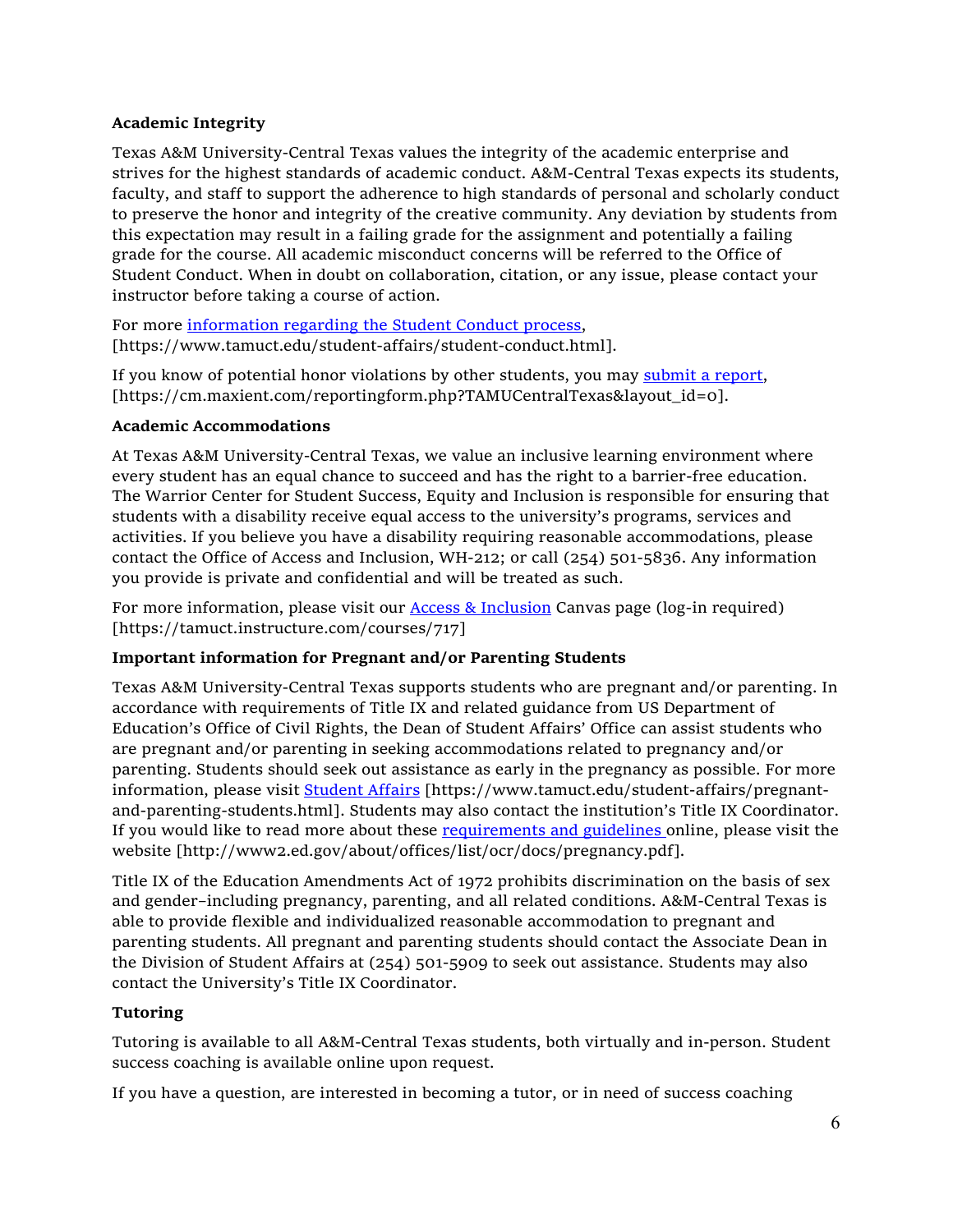contact the Warrior Center for Student Success, Equity and Inclusion at (254) 501-5836, visit the Warrior Center at 212 Warrior Hall, or by emailing [WarriorCenter@tamuct.edu.](mailto:WarriorCenter@tamuct.edu)

To schedule tutoring sessions and view tutor availability, please visit Tutor [Matching](https://nam04.safelinks.protection.outlook.com/?url=http%3A%2F%2Fwww.tutormatchingservices.com%2FTAMUCT&data=04%7C01%7Clisa.bunkowski%40tamuct.edu%7C886784139069461670c308d9aa01f55e%7C9eed4e3000f744849ff193ad8005acec%7C0%7C0%7C637727747643427346%7CUnknown%7CTWFpbGZsb3d8eyJWIjoiMC4wLjAwMDAiLCJQIjoiV2luMzIiLCJBTiI6Ik1haWwiLCJXVCI6Mn0%3D%7C3000&sdata=D%2F8HN2bUT1lLPfs5qSqKYlwh8a7pZVy7isM2gppluQE%3D&reserved=0) [Services](https://nam04.safelinks.protection.outlook.com/?url=http%3A%2F%2Fwww.tutormatchingservices.com%2FTAMUCT&data=04%7C01%7Clisa.bunkowski%40tamuct.edu%7C886784139069461670c308d9aa01f55e%7C9eed4e3000f744849ff193ad8005acec%7C0%7C0%7C637727747643427346%7CUnknown%7CTWFpbGZsb3d8eyJWIjoiMC4wLjAwMDAiLCJQIjoiV2luMzIiLCJBTiI6Ik1haWwiLCJXVCI6Mn0%3D%7C3000&sdata=D%2F8HN2bUT1lLPfs5qSqKYlwh8a7pZVy7isM2gppluQE%3D&reserved=0) [https://tutormatchingservice.com/TAMUCT] or visit the Tutoring Center in 111 Warrior Hall.

Chat live with a remote tutor 24/7 for almost any subject from on your computer! Tutor.com is an online tutoring platform that enables A&M-Central Texas students to log in and receive online tutoring support at no additional cost. This tool provides tutoring in over 40 subject areas except writing support. Access Tutor.com through Canvas.

# **University Writing Center**

University Writing Center: Located in Warrior Hall 416, the University Writing Center (UWC) at Texas A&M University–Central Texas (A&M–Central Texas) is a free service open to all A&M–Central Texas students. For the Spring 2022 semester, the hours of operation are from 10:00 a.m.-5:00 p.m. Monday thru Thursday in Warrior Hall 416 (with online tutoring available every hour as well) with satellite hours available online only Monday thru Thursday from 6:00-9:00 p.m. and Saturday 12:00-3:00 p.m.

Tutors are prepared to help writers of all levels and abilities at any stage of the writing process. While tutors will not write, edit, or grade papers, they will assist students in developing more effective composing practices. By providing a practice audience for students' ideas and writing, our tutors highlight the ways in which they read and interpret students' texts, offering guidance and support throughout the various stages of the writing process. In addition, students may work independently in the UWC by checking out a laptop that runs the Microsoft Office suite and connects to WIFI, or by consulting our resources on writing, including all of the relevant style guides. Whether you need help brainstorming ideas, organizing an essay, proofreading, understanding proper citation practices, or just want a quiet place to work, the UWC is here to help!

Students may arrange a one-to-one session with a trained and experienced writing tutor by making an appointment via [WCOnline](https://tamuct.mywconline.com/) [https://tamuct.mywconline.com/]. In addition, you can email Dr. Bruce Bowles Jr. at bruce.bowles@tamuct.edu if you have any questions about the UWC, need any assistance with scheduling, or would like to schedule a recurring appointment with your favorite tutor by making an appointment via [WCOnline](https://tamuct.mywconline.com/) [https://tamuct.mywconline.com/]. In addition, you can email Dr. Bruce Bowles Jr. at bruce.bowles@tamuct.edu if you have any questions about the UWC, need any assistance with scheduling, or would like to schedule a recurring appointment with your favorite tutor.

# **University Library**

The University Library provides many services in support of research across campus and at a distance. We offer over 200 electronic databases containing approximately 400,000 eBooks and 82,000 journals, in addition to the 96,000 items in our print collection, which can be mailed to students who live more than 50 miles from campus. Research guides for each subject taught at A&M-Central Texas are available through our website to help students navigate these resources. On campus, the library offers technology including cameras, laptops, microphones, webcams, and digital sound recorders.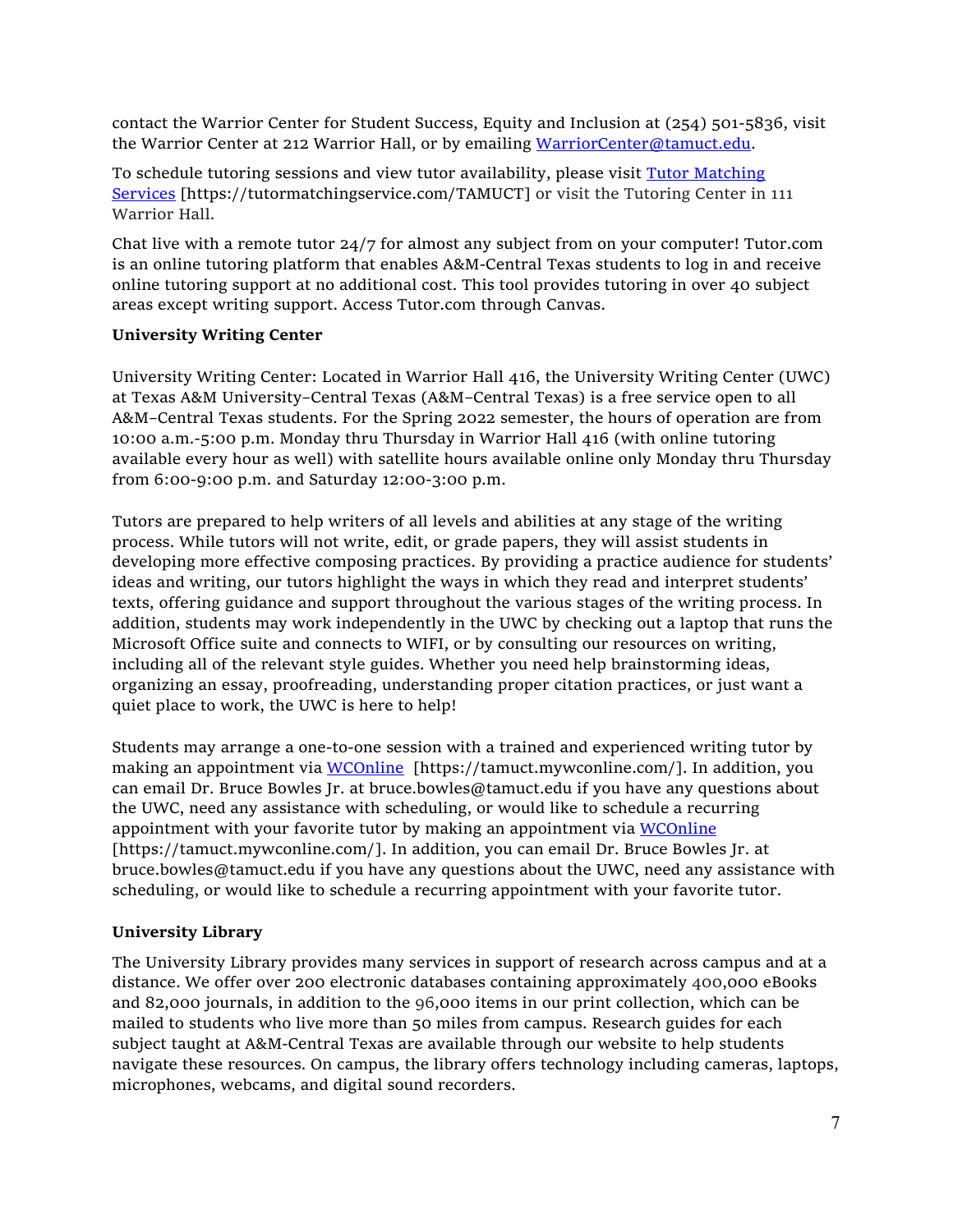Research assistance from a librarian is also available 24 hours a day through our online chat service, and at the reference desk when the library is open. Research sessions can be scheduled for more comprehensive assistance, and may take place virtually through WebEx, Microsoft Teams or in-person at the library. Schedule an [appointment](https://nam04.safelinks.protection.outlook.com/?url=https%3A%2F%2Ftamuct.libcal.com%2Fappointments%2F%3Fg%3D6956&data=04%7C01%7Clisa.bunkowski%40tamuct.edu%7Cde2c07d9f5804f09518008d9ab7ba6ff%7C9eed4e3000f744849ff193ad8005acec%7C0%7C0%7C637729369835011558%7CUnknown%7CTWFpbGZsb3d8eyJWIjoiMC4wLjAwMDAiLCJQIjoiV2luMzIiLCJBTiI6Ik1haWwiLCJXVCI6Mn0%3D%7C3000&sdata=KhtjgRSAw9aq%2FoBsB6wyu8b7PSuGN5EGPypzr3Ty2No%3D&reserved=0) [here](https://nam04.safelinks.protection.outlook.com/?url=https%3A%2F%2Ftamuct.libcal.com%2Fappointments%2F%3Fg%3D6956&data=04%7C01%7Clisa.bunkowski%40tamuct.edu%7Cde2c07d9f5804f09518008d9ab7ba6ff%7C9eed4e3000f744849ff193ad8005acec%7C0%7C0%7C637729369835011558%7CUnknown%7CTWFpbGZsb3d8eyJWIjoiMC4wLjAwMDAiLCJQIjoiV2luMzIiLCJBTiI6Ik1haWwiLCJXVCI6Mn0%3D%7C3000&sdata=KhtjgRSAw9aq%2FoBsB6wyu8b7PSuGN5EGPypzr3Ty2No%3D&reserved=0) [https://tamuct.libcal.com/appointments/?g=6956]. Assistance may cover many topics, including how to find articles in peer-reviewed journals, how to cite resources, and how to piece together research for written assignments.

Our 27,000-square-foot facility on the A&M-Central Texas main campus includes student lounges, private study rooms, group work spaces, computer labs, family areas suitable for all ages, and many other features. Services such as interlibrary loan, TexShare, binding, and laminating are available. The library frequently offers workshops, tours, readings, and other events. For more information, please visit our Library [website](https://nam04.safelinks.protection.outlook.com/?url=https%3A%2F%2Ftamuct.libguides.com%2Findex&data=04%7C01%7Clisa.bunkowski%40tamuct.edu%7C7d8489e8839a4915335f08d916f067f2%7C9eed4e3000f744849ff193ad8005acec%7C0%7C0%7C637566044056484222%7CUnknown%7CTWFpbGZsb3d8eyJWIjoiMC4wLjAwMDAiLCJQIjoiV2luMzIiLCJBTiI6Ik1haWwiLCJXVCI6Mn0%3D%7C1000&sdata=2R755V6rcIyedGrd4Os5rkgn1PvhHKU3kUV1vBKiHFo%3D&reserved=0) [http://tamuct.libguides.com/index].

# **OPTIONAL POLICY STATEMENTS**

# **A Note about Sexual Violence at A&M-Central Texas**

Sexual violence is a serious safety, social justice, and public health issue. The university offers support for anyone struggling with these issues. University faculty are mandated reporters, so if someone discloses that they were sexually assaulted (or a victim of Domestic/Dating Violence or Stalking) while a student at TAMUCT, faculty members are required to inform the Title IX Office. If you want to discuss any of these issues confidentially, you can do so through Student Wellness and Counseling (254-501-5955) located on the second floor of Warrior Hall (207L).

Sexual violence can occur on our campus because predators often feel emboldened, and victims often feel silenced or shamed. It is incumbent on ALL of us to find ways to actively create environments that tell predators we don't agree with their behaviors and tell survivors we will support them. Your actions matter. Don't be a bystander; be an agent of change. For additional information on campus policy and resources visit the [Title IX webpage](https://www.tamuct.edu/compliance/titleix.html) [\[https://www.tamuct.edu/compliance/titleix.html\]](https://www.tamuct.edu/compliance/titleix.html).

#### **Behavioral Intervention**

Texas A&M University-Central Texas cares about the safety, health, and well-being of its students, faculty, staff, and community. If you are aware of individuals for whom you have a concern, please make a referral to the Behavioral Intervention Team. Referring your concern shows you care. You can complete the [referral](https://cm.maxient.com/reportingform.php?TAMUCentralTexas&layout_id=2) online

[https://cm.maxient.com/reportingform.php?TAMUCentralTexas&layout\_id=2].

Anonymous referrals are accepted. Please see the [Behavioral Intervention Team](https://www.tamuct.edu/bit) website for more information [https://www.tamuct.edu/bit]. If a person's behavior poses an imminent threat to you or another, contact 911 or A&M-Central Texas University Police at 254-501-5805.

#### **OTHER POLICIES**

*If you have concerns about copyright protection of your syllabus or course materials, consider adding the following notice*